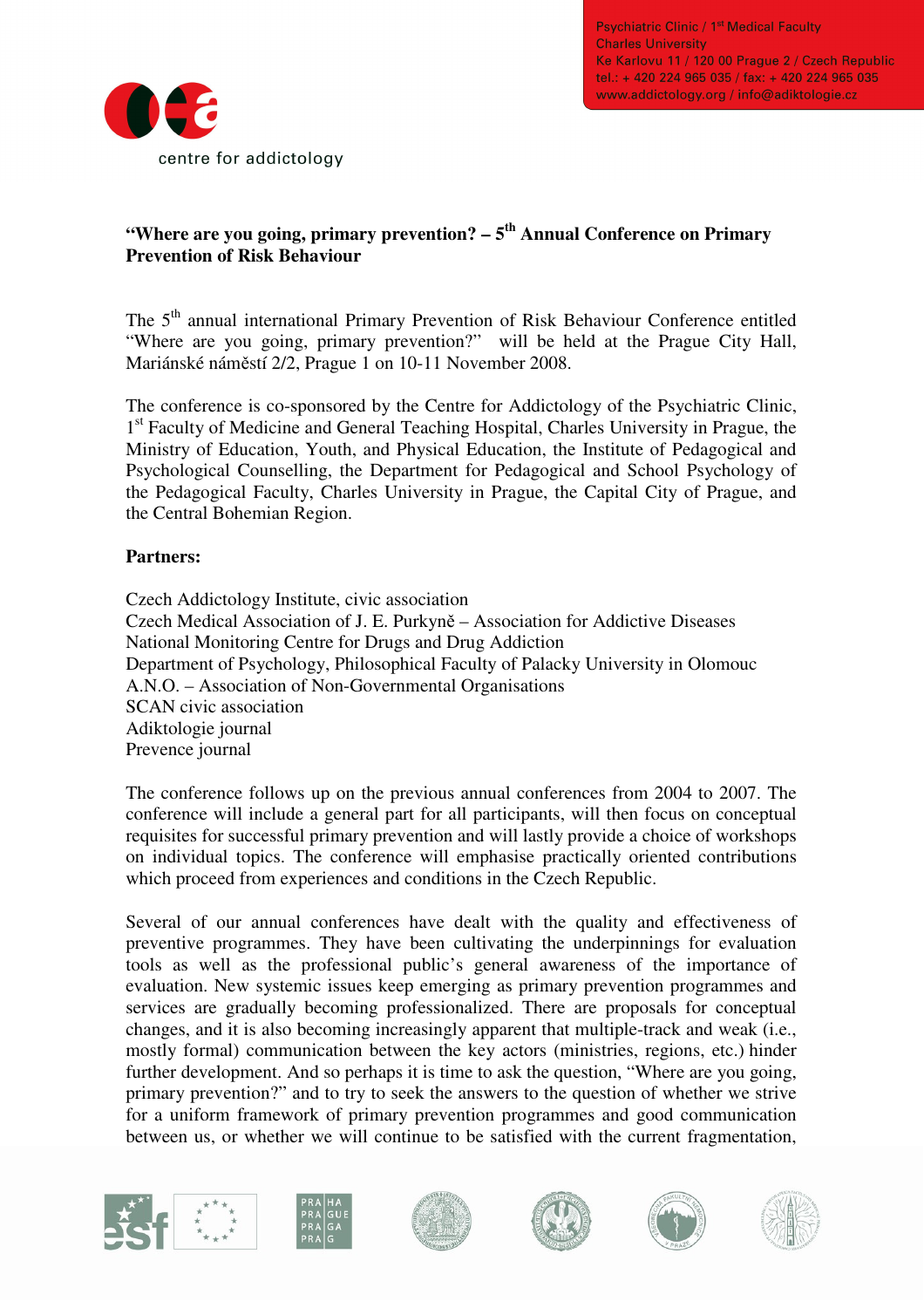**Psychiatric Clinic / 1st Medical Faculty Charles University** Ke Karlovu 11 / 120 00 Prague 2 / Czech Republic tel.: + 420 224 965 035 / fax: + 420 224 965 035 www.addictology.org / info@adiktologie.cz



conceptual heterogeneity, terminological inconsistency, multi-trackedness or even incompatibility of the subsidy system, and manifold evaluating criteria.

The programme committee of the conference will accept practical, case-oriented contributions or theoretically oriented contributions (theory and conceptual framework – rooted in and interconnected with practice). A special space will be dedicated to contributions from the field (case reports, examples of good practice). The programme committee has endeavoured to support the diversity of the messages, which are divided into main thematic blocks of the conference (see below).

## **Main thematic blocks of the conference:**

- aggression and bullying,
- high-risk sports and hazardous behaviour in transportation,
- food intake disorders,
- racism and xenophobia,
- negative impact of religious and other sects,
- risky sexual behaviour,
- addictive behaviour (addictology).

## **Important deadlines:**

Deadline for applications and payments from non-contributing participants: 2 November 2008

Deadline for applications and payments from contributing participants: 10 October 2008 The conference will start on Monday, 10 November 2008 at 10 a.m. (registration begins at 8 a.m.)

## **Applications and Abstracts:**

Applications and abstracts can only be submitted in electronic form (after clicking on announcement about the conference on the main page, the registration and abstract form can be filled in – at the end of the article).

Oral contributions can last a maximum of 15 minutes followed by 5 minutes of discussion.